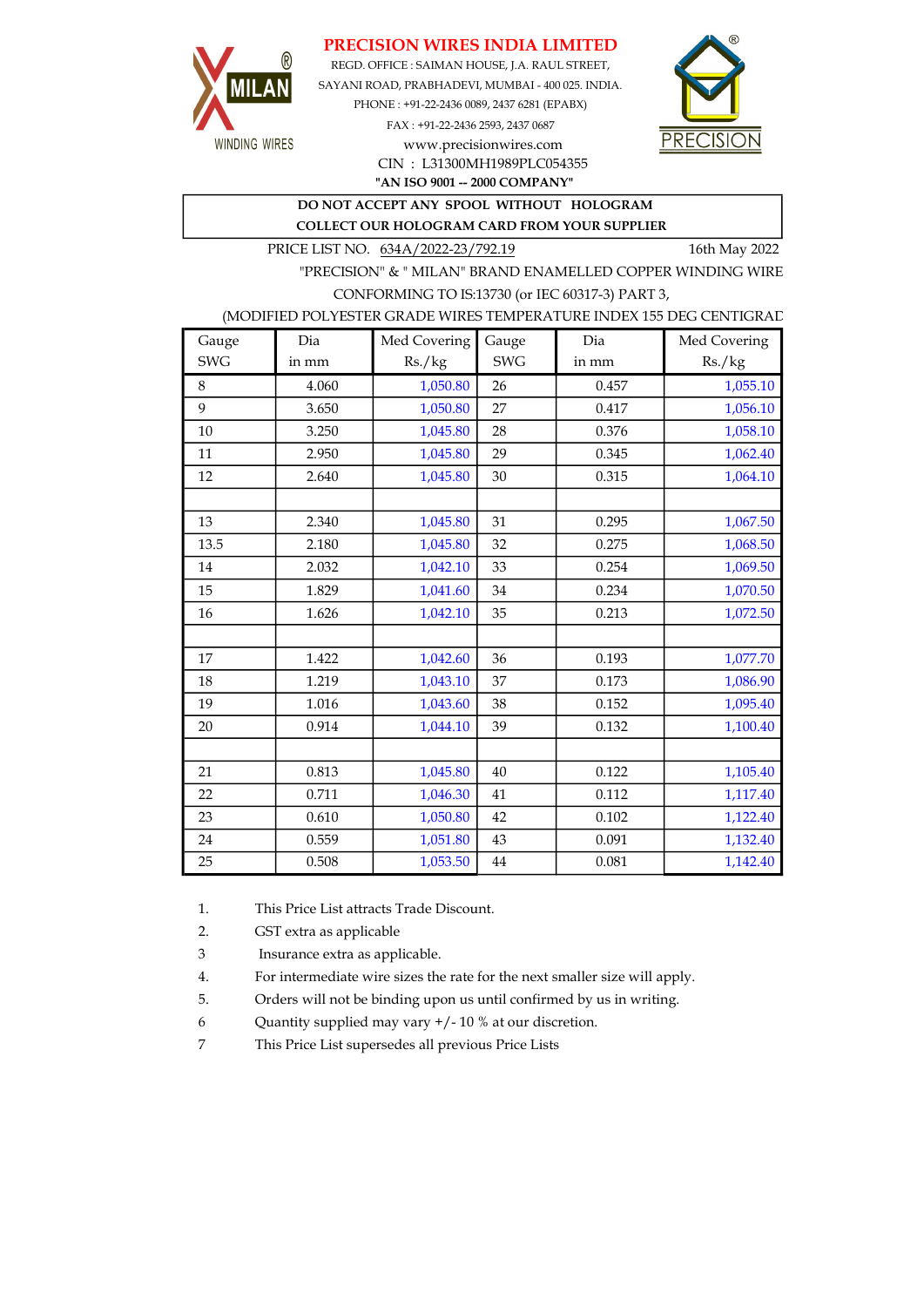

### PRECISION WIRES INDIA LIMITED

SAYANI ROAD, PRABHADEVI, MUMBAI - 400 025. INDIA. PHONE : +91-22-2436 0089, 2437 6281 (EPABX) REGD. OFFICE : SAIMAN HOUSE, J.A. RAUL STREET,

CIN : L31300MH1989PLC054355 FAX : +91-22-2436 2593, 2437 0687 www.precisionwires.com

"AN ISO 9001 -- 2000 COMPANY"

DO NOT ACCEPT ANY SPOOL WITHOUT HOLOGRAM COLLECT OUR HOLOGRAM CARD FROM YOUR SUPPLIER

PRICE LIST NO.  $634B/2022-23/792.19$  16th May 2022

"PRECISION" & " MILAN" BRAND ENAMELLED COPPER WINDING WIRE CONFORMING TO IS:13730 PART 13, ( IEC 60317-13)

#### (DUAL COATED WIRES CLASS H+ WIRES TEMPERATURE INDEX 200 DEG CENTIGRAD

| Gauge      | Dia   | Med Covering | Gauge      | Dia   | Med Covering |
|------------|-------|--------------|------------|-------|--------------|
| <b>SWG</b> | in mm | Rs./kg       | <b>SWG</b> | in mm | Rs./kg       |
| 8          | 4.060 | 1,075.60     | 26         | 0.457 | 1,077.30     |
| 9          | 3.650 | 1,075.60     | 27         | 0.417 | 1,078.80     |
| 10         | 3.250 | 1,072.60     | 28         | 0.376 | 1,080.30     |
| 11         | 2.950 | 1,072.60     | 29         | 0.345 | 1,083.80     |
| 12         | 2.640 | 1,072.60     | 30         | 0.315 | 1,084.80     |
|            |       |              |            |       |              |
| 13         | 2.340 | 1,072.60     | 31         | 0.295 | 1,087.70     |
| 13.5       | 2.180 | 1,072.60     | 32         | 0.275 | 1,088.70     |
| 14         | 2.032 | 1,068.10     | 33         | 0.254 | 1,089.70     |
| 15         | 1.829 | 1,067.60     | 34         | 0.234 | 1,090.70     |
| 16         | 1.626 | 1,068.10     | 35         | 0.213 | 1,092.70     |
|            |       |              |            |       |              |
| 17         | 1.422 | 1,068.60     | 36         | 0.193 | 1,097.20     |
| 18         | 1.219 | 1,069.10     | 37         | 0.173 | 1,104.20     |
| 19         | 1.016 | 1,069.60     | 38         | 0.152 | 1,112.70     |
| 20         | 0.914 | 1,070.10     | 39         | 0.132 | 1,117.70     |
|            |       |              |            |       |              |
| 21         | 0.813 | 1,071.80     | 40         | 0.122 | 1,122.70     |
| 22         | 0.711 | 1,072.30     | 41         | 0.112 | 1,134.70     |
| 23         | 0.610 | 1,074.30     | 42         | 0.102 | 1,142.70     |
| 24         | 0.559 | 1,075.30     | 43         | 0.091 | 1,149.70     |
| 25         | 0.508 | 1,076.30     | $\bf 44$   | 0.081 | 1,159.70     |

1. This Price List attracts Trade Discount.

- 2. GST extra as applicable
- 3 Insurance extra as applicable.
- 4. For intermediate wire sizes the rate for the next smaller size will apply
- 5. Orders will not be binding upon us until confirmed by us in writing.
- 6. Quantity supplied may vary  $+/-10\%$  at our discretion.
- 7 This Price List supersedes all previous Price Lists



# PRECISION WIRES INDIA LIMITED

REGD. OFFICE : SAIMAN HOUSE, J.A. RAUL STREET, SAYANI ROAD, PRABHADEVI, MUMBAI - 400 025. INDIA. PHONE : +91-22-2436 0089, 2437 6281 (EPABX)

> FAX : +91-22-2436 2593, 2437 0687 www.precisionwires.com CIN : L31300MH1989PLC054355